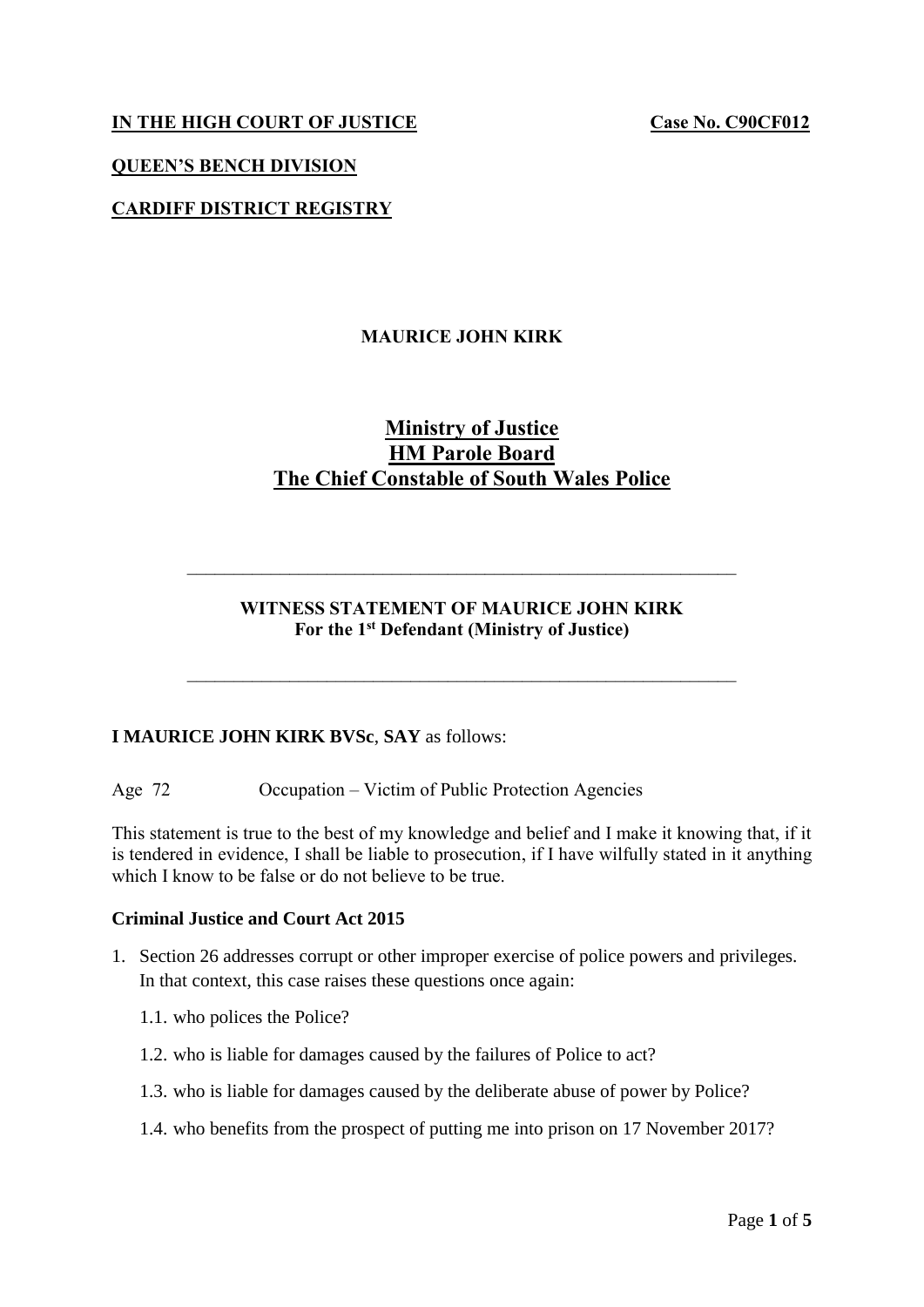- 1.5. who is liable for producing a Restraining Order that protects the author of a false and fake medical diagnosis who lives at an undisclosed address in New Zealand?
- 1.6. who is responsible for claiming to vary the Restraining Order that does not show any variation?
- 1.7. who is liable for mis-leading and under-informing a jury that found me guilty of violating that Restraining Order?
- 1.8. who benefits from continuing to delay my civil damages claim for compensation by the 3rd Defendant?
- 2. Ever since I started my professional life as a vetenary surgeon and pilot in Somerset, like my father, this and many other civil and criminal cases, most of which I won, are all due to an abuse of power and position by Police in Somerset, Guernsey and South Wales.
- 3. Given my age and experience with countless victims of courts, police stations and prison cells, I now have not only a long term but also a unique pilot's view of the operating system of public institutions. No professional in the judiciary can have such insight from real life experience.

## **Visit to One Kemble Street**

- 4. On Wednesday 11 October 2017 I handed in my appeal papers. I spoke to a solicitor to make it clear that I am embarrassed about my country and Government.
- 5. I don't want to be in this position of having to go to the highest possible ranks to stop extreme and exceptional harassment by South Wales Police, the 3<sup>rd</sup> Defendant.
- 6. Police swear a professional oath which seems to evaporate in the course of their duty unless it is overruled by Freemasons, as an article on 13.01.2014 in the Independent revealed: [how gangs used Freemasons to corrupt Police](http://www.independent.co.uk/news/uk/crime/revealed-how-gangs-used-the-freemasons-to-corrupt-police-9054670.html)<sup>1</sup>.

## **Public Authorities Claiming Funds under False Pretences and Fake Medical Diagnosis?**

- 7. This case is the latest attempt by the  $3<sup>rd</sup>$  Defendant to stop and delay my civil damages claim when admission of guilt by out of court settlement would be in order.
- 8. The most blatant attempt to stop my claim was initiated on 25 February 2009 by the then Chief Constable Barbara Wilding who wrote a sworn Affidavit that all Police disclosure had been handed over, which turned out to be a lie.
- 9. She initiated Operation Chalice with a 'shoot to kill order' to get a helicopter and some 20 Police to arrest me and snatch our then 10-year-old daughter on 22.06.2009.
- 10. She then tasked the Forensic Psychiatrist for Wales with writing a medical assessment, without examination, that would ensure my incarceration for life in a high security prison on behalf of the 3rd Defendant.

 1 <http://www.independent.co.uk/news/uk/crime/revealed-how-gangs-used-the-freemasons-to-corrupt-police-9054670.html>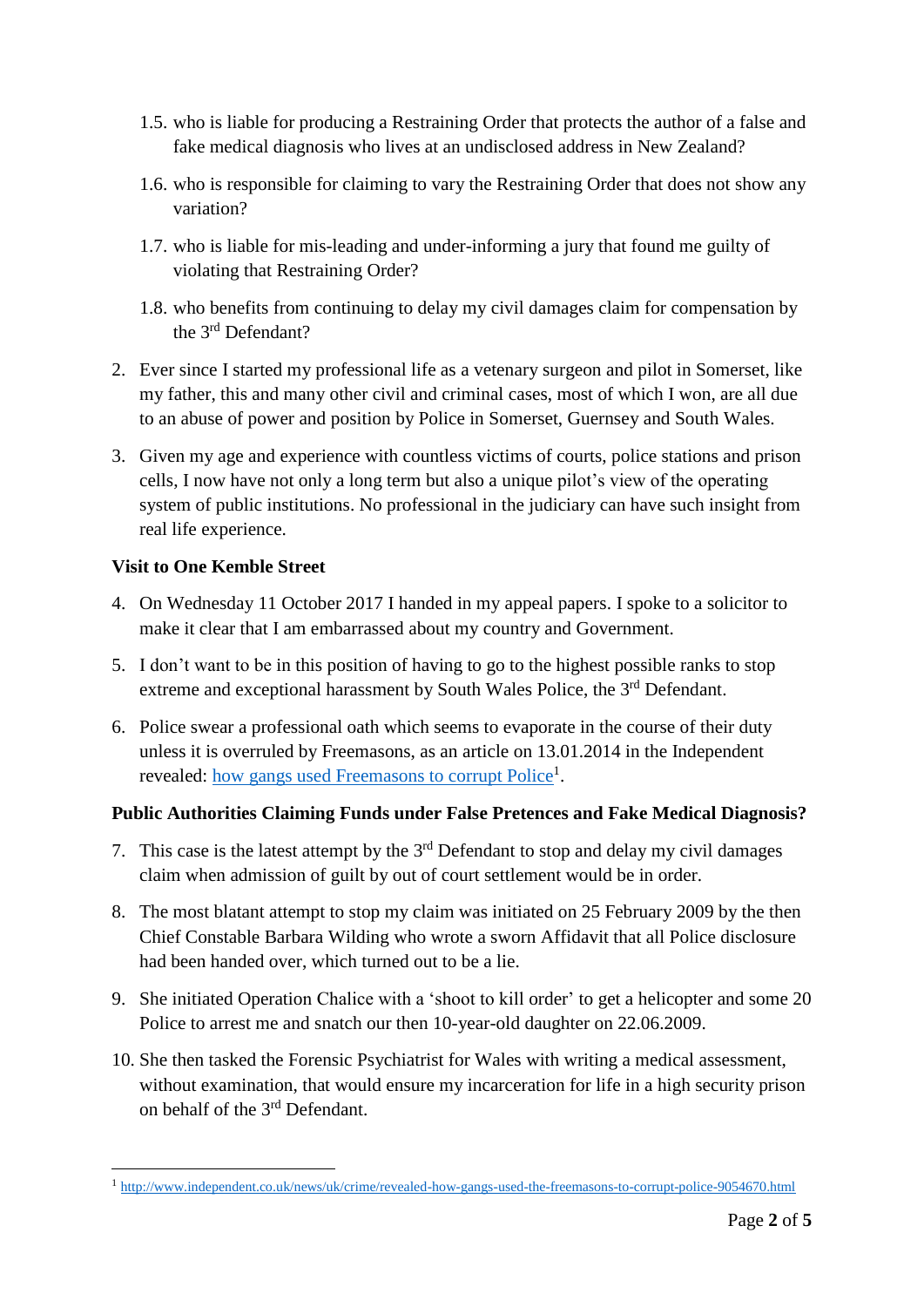- 11. While his statement, written on 19 October 2009, did not achieve its initial aim, it caused extreme costs to my health, wealth, family and professional life.
- 12. This fake and false diagnosis, by a not sufficiently qualified doctor, affected not only my finances, but also the Public Purse.

## **Who Protects the Public Purse?**

- 13. At all times, during a multiplicity of civil cases, Police Officers were constructing criminal cases and the 3rd Defendant went out of their way to cause situations that would never have happened, if they themselves had not been involved, for the purpose of defending their personal self-interest and the interest of the institution.
- 14. As the latest Draconian and illogical measure, three Public Authorities are claiming funds from a Litigant in Person who has been forced to defend himself against public services that are funded from the Public Purse.

# **HMCTS Cardiff Protect the False and Fake Medical Diagnosis**

- 15. Whilst my statements and experiences may sound *over the top* and un-believable, they are either a fluke of coincidences or the result of a multi-agency conspiracy.
- 16. In fact, I only found out by chance, whilst in Cardiff prison, that I was registered as a highest level terrorist on MAPPA, the Multi-Agency Public Protection Agreement that enables co-strategising among different authorities.
- 17. Whilst I am unable to demonstrate how these concerted efforts were orchestrated, I can certainly tell from my latest experience in Cardiff Crown Court how MAPPA agencies choose injustice over the compensation claim to be acknowledged:

## **The 3rd Defendant Acting as Agent Provocateur**

- 18. [Case 96/1639 CMS1](https://court-appeal.vlex.co.uk/vid/crime-squad-abortive-injure-misfeasance-52584118)<sup>2</sup> is about the AMEX fraud in the Supreme Court. The judgment of 24th March 1998 against West Midlands Police lists points 3 and 10 to punish Police for acting as Agent Provocateur.
- 19. I am hereby hoping to appeal to the  $1<sup>st</sup>$  Defendant to rectify wrongs done to me by the  $3<sup>rd</sup>$ Defendant, in particular:
	- 19.1. the false medical diagnosis, proven to have been wrong, as the basis for
		- 19.1.1. wrong medical records held by the University Health Board;
		- 19.1.2. they were continuously used to refuse examinations and operations, especially during false and long imprisonments caused by the 3<sup>rd</sup> Defendant;
		- 19.1.3. false arrests and imprisonments;

1

19.1.4. depriving me of my income as a professional vetenary surgeon and pilot;

<sup>2</sup> <https://court-appeal.vlex.co.uk/vid/crime-squad-abortive-injure-misfeasance-52584118>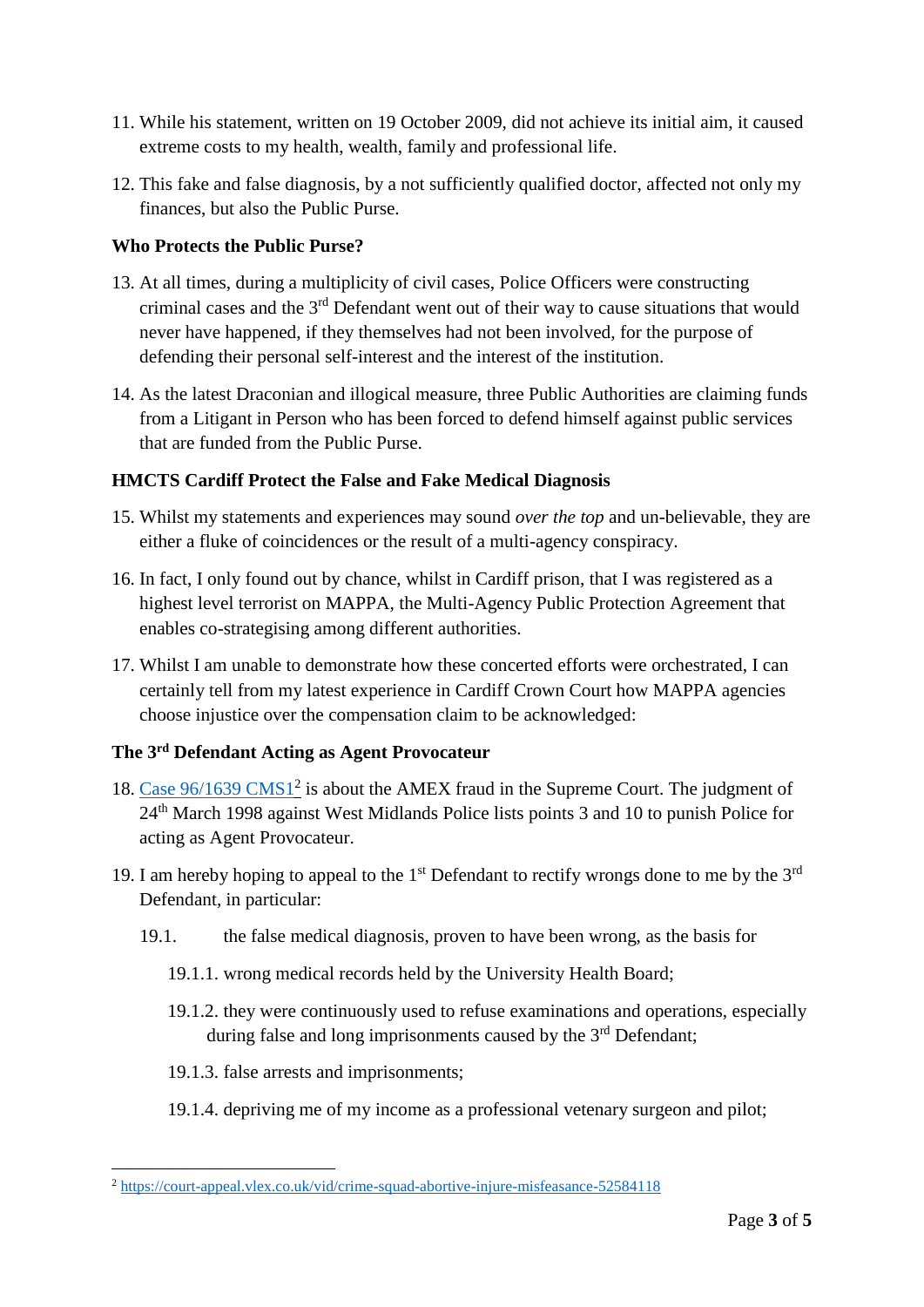19.1.5. claiming funds for covering up crimes of fraud and misfeasance committed by the 3rd Defendant, rather than getting them investigated or prosecuted.

#### **Public Authorities Benefitting from Fake Medical Diagnosis**

- 20. Whilst the prime beneficiary of the fake diagnosis is the  $3<sup>rd</sup>$  Defendant, other Authorities benefit from the 3<sup>rd</sup> Defendant's unlawful and criminal behaviour, shown shockingly in the case of the [Cardiff Three](https://www.theguardian.com/uk-news/2017/jul/18/trial-of-cardiff-three-police-collapsed-due-to-human-error-inquiry-finds)<sup>3</sup> aka the [murder of Lynette White](https://en.wikipedia.org/wiki/Murder_of_Lynette_White)<sup>4</sup>:
	- 20.1. **Adrian Oliver** from Dolmans Solicitors Cardiff the private law firm manipulating legal processes on behalf of the 3<sup>rd</sup> Defendant;
	- 20.2. **13 Welsh judges** who favoured South Wales Police rather than myself as their victim.

# **Similar Cases in Different Places Demonstrate Systemic Corruption between The Law and its Enforcement – under policy of 'austerity' and cutting public funds?**

- 21. [Operation Tiberius](https://en.wikipedia.org/wiki/Operation_Tiberius)<sup>5</sup> was an official internal Metropolitan Police investigation to address police corruption – October 2001.
	- 21.1. The report leaked to the Independent resulted in the article mentioned above: Revealed: How gangs used the Freemasons to corrupt  $Police<sup>6</sup> - 13$  January 2014;
- 22. [Disgraced crown prosecutor snared by police in £20,000 bribe sting is jailed](http://www.dailymail.co.uk/news/article-1294918/Jailed-Former-Court-official-took-20k-bribe-wealthy-businessman-drop-assault-charge.html) 15 July 2010;
- 23. [CPS chief pocketed £88,000 in expenses: Chief used money to commute from Welsh](http://www.dailymail.co.uk/news/article-2930970/Crown-Prosecution-Service-chief-pocketed-88-000-expenses-Chief-used-money-commute-Welsh-mansion-London-staying-taxpayer-funded-flat.html)  home to London before staying in taxpayer-funded  $flat^7 - 29$  January 2015;
- 24. [Bent Lawyers and Cops](http://bentlawyersandcops.com/)<sup>8</sup> mention the involvement of South Wales Police under Featured  $\frac{Cops^9}{}$  $\frac{Cops^9}{}$  $\frac{Cops^9}{}$  in the following cases:
	- 24.1. The Cardiff 3 Case The Bullying Cops
	- 24.2. Cops in CS Spray incident on a Chef make up story
	- 24.3. Vital Prosecution Evidence against 8 Cops is Destroyed?
	- 24.4. Suppressed Police Evidence jails two men for 7 years
	- 24.5. 1000 Cops caught speeding in the South
	- 24.6. The strange case of Maurice Kirk and Police victimisation

<u>.</u>

<sup>3</sup> <https://www.theguardian.com/uk-news/2017/jul/18/trial-of-cardiff-three-police-collapsed-due-to-human-error-inquiry-finds>

<sup>&</sup>lt;sup>4</sup> [https://en.wikipedia.org/wiki/Murder\\_of\\_Lynette\\_White](https://en.wikipedia.org/wiki/Murder_of_Lynette_White)

<sup>5</sup> [https://en.wikipedia.org/wiki/Operation\\_Tiberius](https://en.wikipedia.org/wiki/Operation_Tiberius)

<sup>6</sup> <http://www.independent.co.uk/news/uk/crime/revealed-how-gangs-used-the-freemasons-to-corrupt-police-9054670.html>

<sup>7</sup> [http://www.dailymail.co.uk/news/article-2930970/Crown-Prosecution-Service-chief-pocketed-88-000-expenses-Chief](http://www.dailymail.co.uk/news/article-2930970/Crown-Prosecution-Service-chief-pocketed-88-000-expenses-Chief-used-money-commute-Welsh-mansion-London-staying-taxpayer-funded-flat.html)[used-money-commute-Welsh-mansion-London-staying-taxpayer-funded-flat.html](http://www.dailymail.co.uk/news/article-2930970/Crown-Prosecution-Service-chief-pocketed-88-000-expenses-Chief-used-money-commute-Welsh-mansion-London-staying-taxpayer-funded-flat.html)

<sup>8</sup> <http://bentlawyersandcops.com/>

<sup>9</sup> [http://bentlawyersandcops.com/featured\\_cops.htm](http://bentlawyersandcops.com/featured_cops.htm)